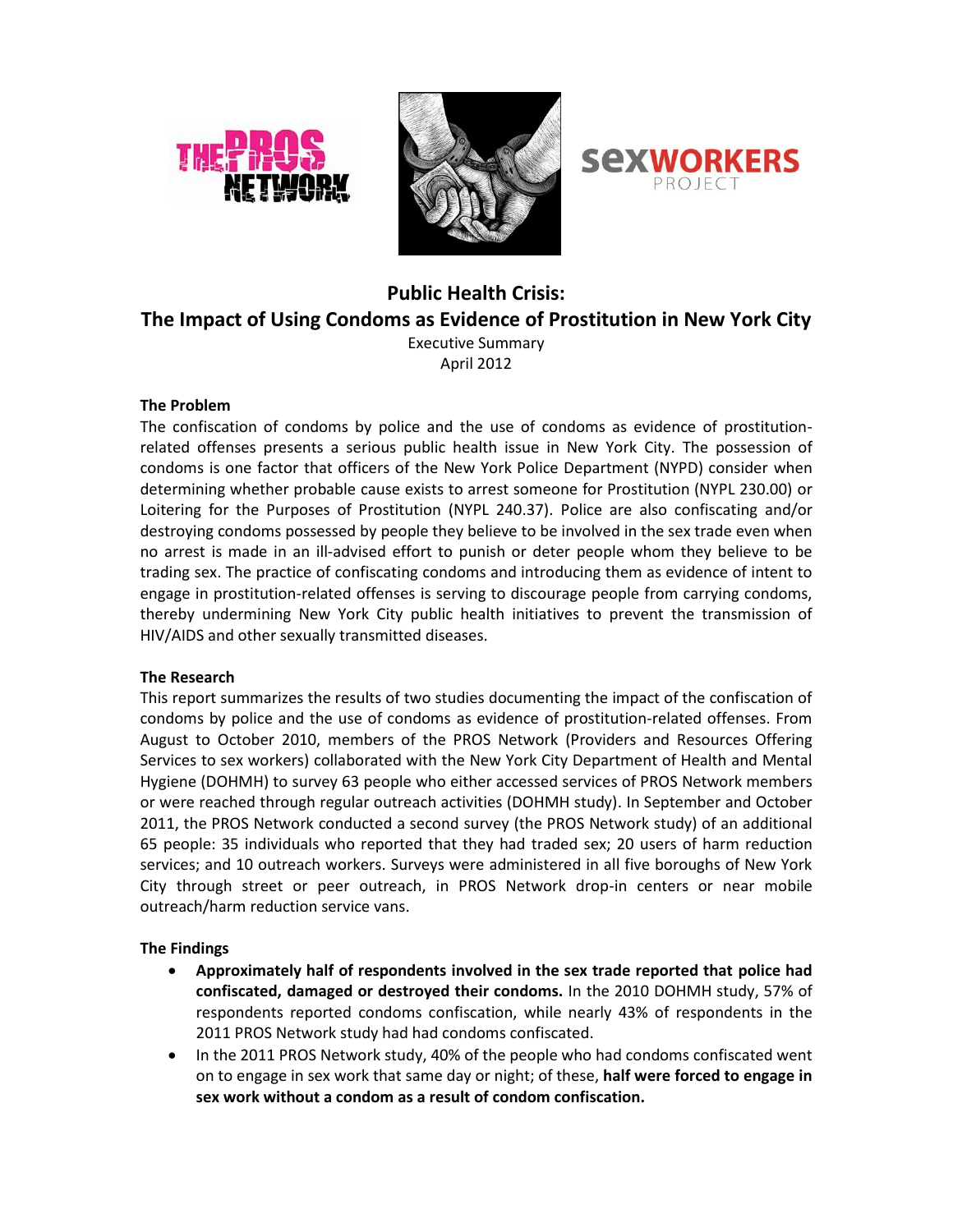- Close to half of the respondents (nearly 46%) involved in the sex trade in the 2011 PROS Network study **reported that they did not carry condoms at some point out of fear of police repercussions.**
- **The most common reason given by respondents in the sex trade in the PROS Network study for** *not* **carrying condoms was fear of police**. Close to 23% also reported having turned down free condoms from outreach workers out of fear of getting in trouble with the police.
- In the PROS Network study, **seventy-five percent of transgender women and people who identified with a gender identity other than female or male reported that fear of the police had caused them not to carry condoms**.
- Many survey participants expressed confusion about the number of condoms that they are legally allowed to carry, even though carrying condoms is itself not a crime; both studies revealed that **people believed, based either on their own experiences or those of people they knew, that they could be harassed or arrested for possessing even one condom, and that they were aware that condoms were being introduced as evidence against them by district attorneys**.
- Eighty-one percent of the respondents in the 2010 DOHMH study, and 75% of the respondents involved in the sex trade in the 2011 PROS Network study, reported that they had been stopped and searched by the police. These results show the **significant role of profiling in police harassment and arrests**.

# **The Stories**

A 22-year-old black Puerto Rican who identified as gender non-conforming said: "I'm damned if I do, I'm damned if I don't. I don't want to get any disease but I do want to make my money…. Why do they take your condoms, do they want us to die, do they want us to get something?"

A 50-year-old black woman in Coney Island described how she is commonly stopped and searched by police: "They ask if I have drugs, search my pocketbook and see condoms and throw them in the garbage."

A 37-year-old white woman in Coney Island described one incident in which: "they locked me up. I was locked up because I had the condom. I wasn't even prostituting. They took the condom."

One 20-year-old white Hispanic woman who engages in indoor sex work, said that an undercover cop, upon finding a condom on the dresser, opened the wrapper, threw it on the floor and destroyed it. She said that the officer told her "if you don't have this, you won't have sex" and then called her derogatory names. She said that she later engaged in sex work with a condom from a friend.

# **Our Recommendations**

- The New York State Legislature should pass Bill A1008/S323 to prohibit prosecutors from introducing the possession of condoms as evidence of prostitution and prostitution-related offenses, and require training for law enforcement on this policy.
- All New York District Attorneys should implement office-wide policies that prohibit prosecutors from collecting or introducing evidence of condom possession to prove a prostitution-related offense. The NYC DOHMH should implement its Enhanced Comprehensive HIV Prevention Plan, and specifically implement the objectives to work with